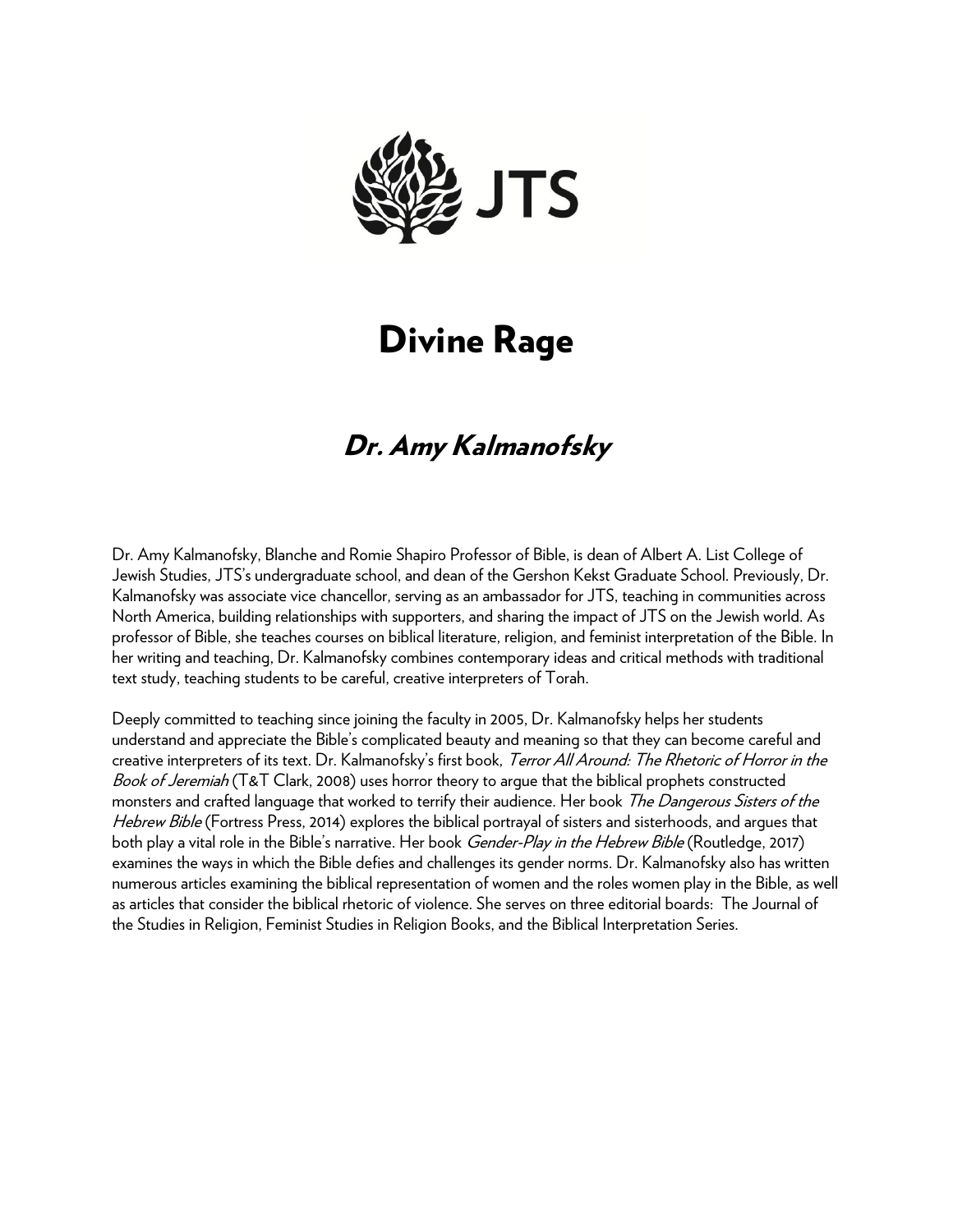## **Abraham Joshua Heschel,** *The Prophets*

God's concern is the prerequisite and source of His anger. It is because He cares for man that His anger may be kindled against man. Anger and mercy are not opposites but correlatives. [p. 63]

The ultimate meaning of history lies in the continuity of God's concern. His wrath is not regarded as an emotional outburst, as an irrational fit, but rather as a part of His continual care. [p. 73]

The anger of the Lord is a tragic necessity, a calamity for man and grief for God. It is not an emotion He delights in, but an emotion He deplores. [p. 74]

## **Martha C. Nussbaum,** *Anger and Forgiveness: Resentment, Generosity, Justice*

If this book achieves anything, I hope it achieves that sort of square-one reorientation, getting its readers to see clearly the irrationality and stupidity of anger. Whether readers take the next step is up to them. As chapter 5 makes clear, I don't always take my own medicine, succumbing to the lure of thinking that the world of airlines, banks, and Internet repair people ought to be rational, and yielding to anger when (predictably) the real world does not meet that expectation. It's hard not to be stupid. [p. 249]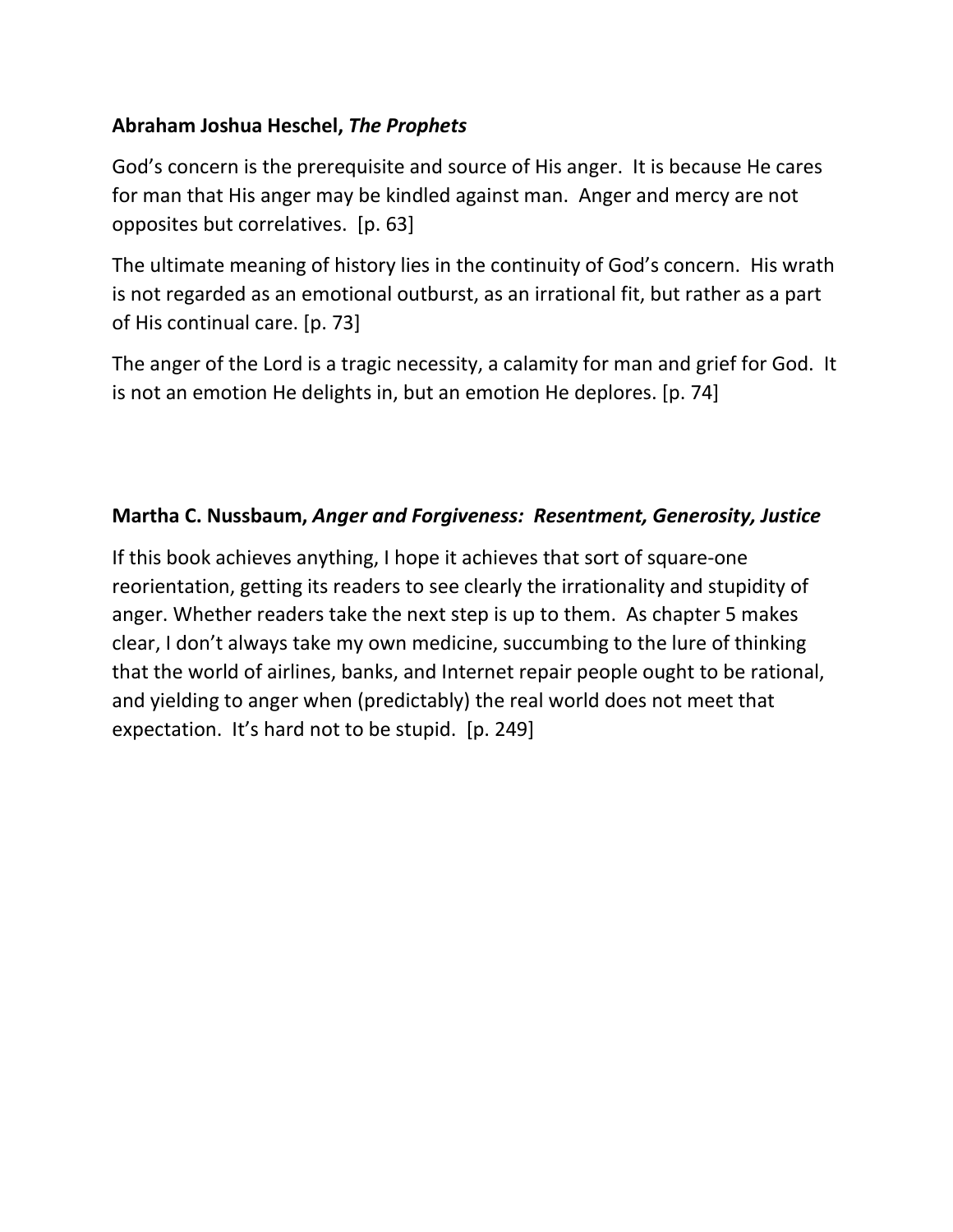#### **[ירמיהו ל״ב:ל׳-ל״ב](https://www.sefaria.org/Jeremiah.32.30-32)** [32:30-32 Jeremiah](https://www.sefaria.org/Jeremiah.32.30-32) (30)Jeremiah  $32:30-32$

**Jeremiah 32:30-32**<br>(30) For the people of Israel and Judah have done nothing but evil in My sight since their youth; the people of Israel have done nothing but vex Me by their conduct declares the LORD. (31) This city has aroused My anger and My wrath from the day it was built until this day; so that it must be removed from My sight (32) because of all the wickedness of the people of Israel and Judah who have so acted as to vex Methey, their kings, their officials, their priests and prophets, and the men of Judah and the inhabitants of Jerusalem.

## (ל) כֵּי־הָיֹוּ בְנֵי־יְשָׂרַאֵ֫ל וּבְנֵי יְהוּדָה אֲךָ ֹעֹשֶׂים הָרֲע בִּעֵינֵי מִגְעַרְתֵיהֵם כֵּי ְבְנֵי־יִשְׂרָאֵ֫ל אַךְ מַכְעָסֵים אֹתֵי בִּמְעֲשֶׂה יִדֵיהֱם נְאֲם־יְהֹוֵה: (לֹא) כֵּי עַל־אפּי ועל־חמתי היתה ל<sup>וּ</sup> העיר הזֹאת לְמְן־הַיּוֹם אֲשֶׁר בְּנֵוּ אוֹתָ֫ה וְעֵד הַיִּוֹם הַזֶּה לַהֲסִירֵהּ מֱעֵל פַּנֵי: (לב) עַל כַּל־רַעֲת ּבְּנֵי־יְשָׂרָאֶל וּבְנֵי יְהוּדַה אֲשֶׁר עַשׂוּ לְהַכְעָסֶנִי הֵמֵּה מַלְכֵיהֶם שַׂרֵיהֶם כֹּהֲנֵיהֶם וּנְבִיאֵיהֵם וְאֵישׁ יְהוּדַ<sup>ׂ</sup>ה וְיֹשָׁבֵי יְרוּשָׁלַם:

#### $\mathbf{r}$  $\text{Bern}$ ah  $4:4$

**Jeremiah 4:4**<br>(4) Open your hearts to the LORD, Remove the thickening about your hearts—  $\overline{O}$  men of Judah and inhabitants of Jerusalem-Lest My wrath break forth like fire, And burn, with none to quench it, Because of your wicked acts.

#### Jeremiah 18:5-8

Jeremiah 18:5-8<br>(5) Then the word of the LORD came to me:<br>(6) O House of Israel, can I not deal with  $\delta$  CO House of Israel, can I not deal with you like this potter?—says the LORD. Just like clay in the hands of the potter, so are you in My hands, O House of Israel! (7) At one moment I may decree that a nation or a kingdom shall be uprooted and pulled down and destroyed; (8) but if that nation against which I made the decree turns back from its

## ירמיהו ד':ד'

(ד) הִמְּלוּ לַיהוַׂה וְהָסְרוּ עַרְלְוֹת לְבַבְבֶם  $w$ אִיש יְהוּדֵה וְיֹשָבֵי יְרוּשָׁלֵם פֵּן־תֵּצֵא כָאֵ $w$ ְחֲמָתִי וּבָעֲרָה וְאֵין מְכַבֵּה מִפְּנֵי רְעַ מ עלליכם:

#### **[ירמיהו י״ח:ה׳-ח׳](https://www.sefaria.org/Jeremiah.18.5-8)** [18:5-8 Jeremiah](https://www.sefaria.org/Jeremiah.18.5-8)

(ה) וַיְהֶי דְבַר־יְהֹוֶה אֲלֵי לֵאמְוֹר: (ו) הֲכִיּוֹצֵר הַזֶּ֫ה לֹא־אוּכָ֫ל לַעֲשׂוֹת לַכֵם בֵּית יְשַׂרַאֵל נִאָם־יְהֹוֶה הָנֵּה כַחֹמֶר בְּיֵד הַיּוֹצֵר ַכְּן־אַתֵּם בְּיַדֵי בֵּיִת יְשְׂרַאֱל: {ס} (ז) ְרֵגַע אֲדַבֶּ֫ר עַל־גִּוֹי וְעַל־מַמְלַכָה לְנְתוֹשׁ וְלִנְתְוֹץ וְלְהַאֲבְיד: (ח) וְשָׁב<sup>ּ</sup> הַגְּוֹי הַהֹוּא מְרֵעֲתוֹ אֲשֶׁר דָּבֵּרְתִּי עַלֵיוּ וְנַחַמְתִ<sup>וּ</sup>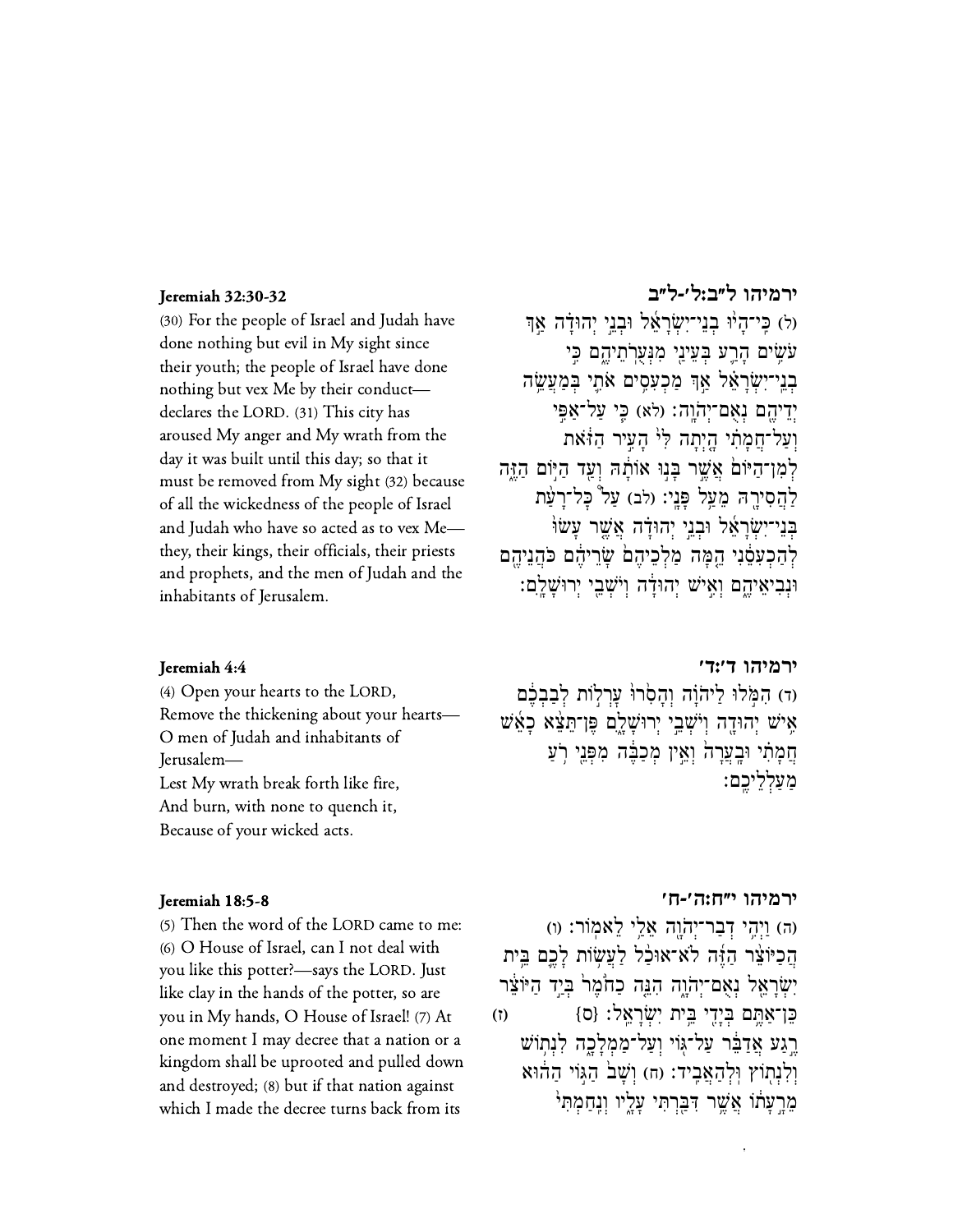wickedness, I change My mind concerning the punishment I planned to bring on it.

#### Jeremiah 44:4-6

(4) Yet I persistently sent to you all My servants the prophets, to say, "I beg you not to do this abominable thing which I hate." (5) But they would not listen or give ear, to turn back from their wickedness and not make offerings to other gods; (6) so My fierce anger was poured out, and it blazed against the towns of Judah and the streets of Jerusalem. And they became a desolate ruin, as they still are today.

#### Jeremiah 14:19-21

(19) Have You, then, rejected Judah? Have You spurned Zion? Why have You smitten us So that there is no cure? Why do we hope for happiness, But find no good; For a time of healing, And meet terror instead? (20) We acknowledge our wickedness, O LORD-The iniquity of our fathers-For we have sinned against You. (21) For Your name's sake, do not disown us; Do not dishonor Your glorious throne. Remember, do not annul Your covenant with us.

#### Jeremiah 46:28

(28) But you, have no fear, My servant Jacob -declares the LORD-For I am with you. I will make an end of all the nations Among which I have banished you, But I will not make an end of you! I will not leave you unpunished, But I will chastise you in measure.

עַל־הָרָעַה אֲשֱר חָשֲבִתִּי לַעֲשָׂוֹת לְוֹ: {ס}

#### ירמיהו מ״ד:ד׳-ו׳

(ד) ואשלח אליכם את־כל־עבדי הנביאים הַשְׁכֵּים וְשָׁלָֹחָ לָאמֹר אַל־נַא תַעֲשׂוּ אֶת דְּבְר־הַתְּעֲבָה הַזְאת אֲשֶׁר שַׂנֵאתִי: (ה) וְלֹא שֲמִעוּ וְלְא־הִטּוּ אֶת־אַזְנָם לַשׁוּב מֵרַעַתַם לְבָלְתֵּי קַטֱר לָאלֹהֶים אַחֲרִים: (ו) ותּתַךְ חַמַתִּי וַאֲפִּי וַתְּבְעָרֹ בְּעֲרֵי יְהוּדַה וּבְחָצְוֹת יְרוּשָׁלֵם וַתְּהָיֵינָה לְחָרְבֵּה לְשְׁמָמֶה כַּיִּוֹם הָזֶה: {ס}

### ירמיהו י"ד:י"ט-כ"א

(יט) הַמָאס מַאָסְתַ אֶת־יְהוּדָה אָם־בַּצְיּוֹן גַעֲלֵה נַפְשֶׁךָּ מַדֹּוּעַ הִכְּיתָנוּ וְאֵין לֵנוּ מַרְפֵּא קוֵה לְשָׁלוֹם וְאֵין טֹוֹב וּלְעֱת מַרְפֵּא וְהָנֵּה בְעַתָה: (כ) יַדֲעְנוּ יְהֹוֶה רְשָׁעֱנוּ עֲוֹן אֲבוֹחֵינוּ כֵּי חָטֵאנוּ לֵךְ: (כא) אַל־תְּנְאַץ לִמַעַן שִׁמְךָ אַל־תַּנַבֵּל כִּסֵא כְבוֹדֵךְ זִכֶּר אַל־תַפֵר בִּרְיתְךָ אָתֲנוּ:

ירמיהו מ״ו:כ״ח (כח) אֲתָּה אֲל־תִּירָّא עַבְדִּי יַעֲקֹב נְאָם־יְהֹוָה כִּי אִתְךָ אָנִי כִּי<sup>9</sup> אֵעֵשָׂה כַלַ<sup>יָ</sup>ה בִּכֵל־הַגּוֹיֵם | אֲשֱר הִדַּחִתֵּיךְ שַׁמַּה וְאָתְךָּ לֹא־אֱעֱשֶׂה כָלָה וְיִסַּרְתְּיִךְ לַמְּשָׁפָּׁט וְנַקֵּה לְא אֲנַקְךָ: {פ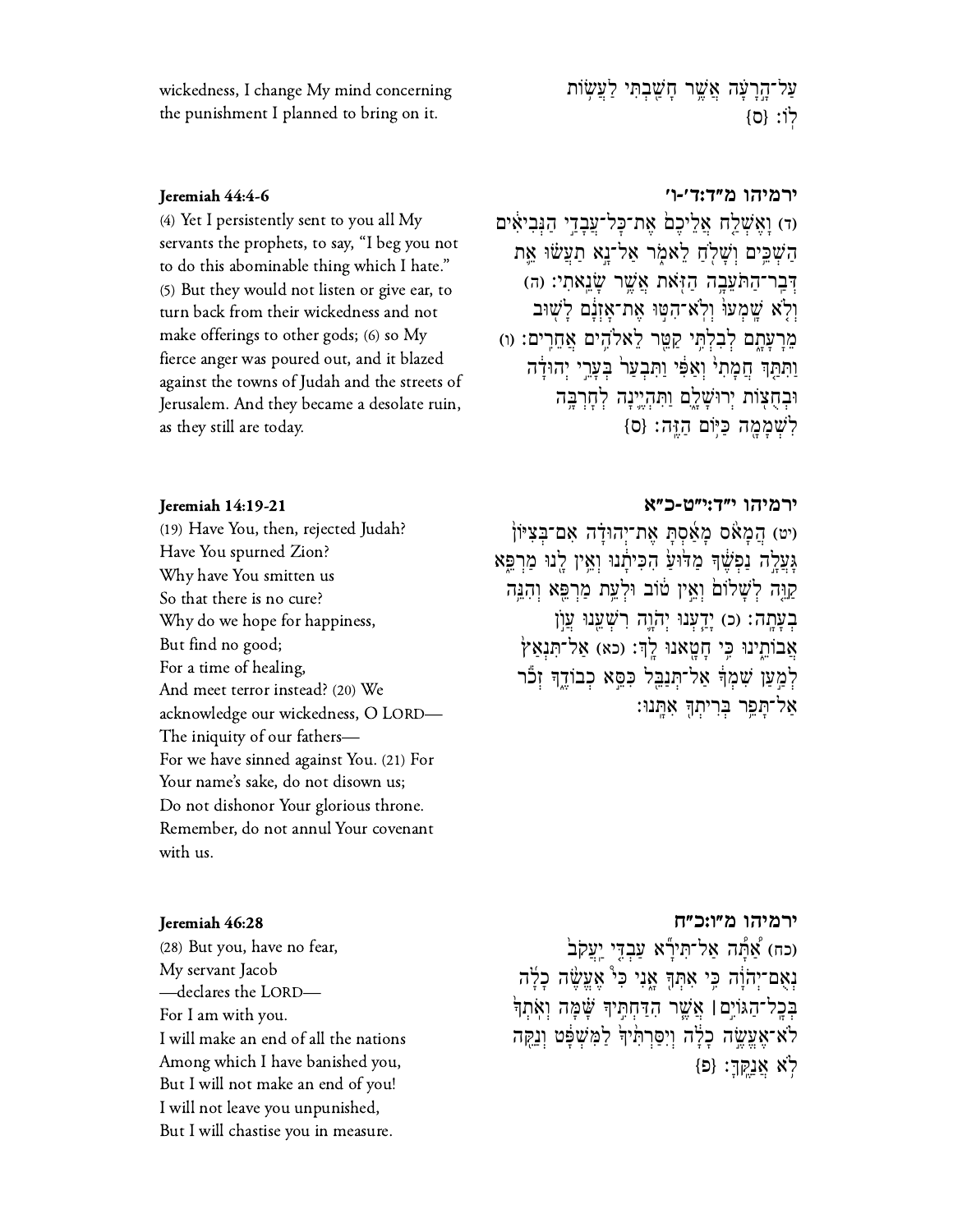#### $\mathbf{r}$ Ezekiel  $/3$ -4

**Ezekiel 7:3-4**<br>(3) Now doom is upon you! I will let loose My anger against you and judge you according to your ways; I will requite you for all your abominations.  $(4)$  I will show you no pity and no compassion; but I will abominations in your midst. And you shall requite you for your ways and for the

#### $\mathbf{D}_{\text{max}}$ Ezekiel  $13:13-14$

**Ezekiel 13:13-14**<br>(13) Assuredly, thus said the Lord GOD: In My fury I will let loose hurricane winds; in My anger a driving rain shall descend, and great hailstones in destructive fury. (14) I will throw down the wall that you daubed with plaster, and I will raze it to the ground so that its foundation is exposed; and when it shall know that I am the LORD.

#### $\mathbf{D}_{\text{max}}$ Ezekiel  $5:13$

E<mark>zekiel 5:13</mark><br>(13) I will vent all My anger and satisfy My fury upon them; and when I vent all My<br>fury upon them, they shall know that I the LORD have spoken in My passion.

#### $\mathbf{r}$  $E$ zekiel 8:18

Ezekiel 8:18<br>(18) I in turn will act with fury, I will show no pity or compassion; though they cry aloud to Me, I will not listen to them."

#### $\mathbf{r}$ Ezekiel  $16:42$

**Ezekiel 16:42**<br>(42) When I have satisfied My fury upon you and My rage has departed from you,<br>then I will be tranquil; I will be angry no more.

### [יחזקאל ז׳:ג׳-ד׳](https://www.sefaria.org/Ezekiel.7.3-4)

(ג) עַתַּה הַקֵּץ עַלָּיָךְ וְשָׁלַחָתֵּי אָפ<sup>ֶּנ</sup> בַּ֫ךְ וּשְׁפַטְתֵּיךְ כְּדְרַכֵּיְךְ וְנַתַּתֵּי עַלֲיִךְ אֶת ּכַל־תּוֹעֲבוֹתֵיִךְ: (ד) וְלֹא־תַחָוֹּס עֵינֵי עַלֵיִךְ וְלָא אֶחָמְוֹל כֵּי דְרַכְוָךְ עָלֵיִךְ אֲתֵׁן וְתוֹעֲבוֹתַיִּךְ בְּתוֹכֵֵךְ תֵּהָיֵּ֫יוָ וְידַעְתֵּ֑ם כְּי־אֲנֵי  ${e}$ 

### **[יחזקאל י״ג:י״ג-י״ד](https://www.sefaria.org/Ezekiel.13.13-14)** [13:13-14 Ezekiel](https://www.sefaria.org/Ezekiel.13.13-14)

יג) לְכֵ֫ן כָּה אֲמַר<sup>ו</sup> אֲדֹנֵי יֶהוֹה וּבְקַעָתֵּי רּוּחַ־סְעָרָוֹת בַּחֲמָתֶי וְגֵ<sup>ּ</sup>שֵׁם שֹׁטֵן *ּבְא*ַפֵּי ְיָה וְאָבְנֵי אֶלְגַּבִישׁ בְּחֶמָה לְכָלָה: (יד) וְהָרַסְתִּ֫י אֱת־הַקִּ֫יר אֲשֶׁר־טַחָתֵּם תַּפֵל וְהִגַּעְתֵּיהוּ אֱל־הָאֲרֵץ וְנְגְלֵה יְסֹדְוֹ וְנֵפְלָה ּוּכְלִיתֵם בְּתוֹכָה וִידַעָתֵּם כֵּי־אֲנֵי יְהֹוֵה:

## יחזקאל ה׳**:י״ג**

)יג( ְו ָכ ָ֣לה ַא ִּ֗פ י ַו ֲה ִנ חֹוִ֧ת י ֲח ָמ ִ֛ת י ָּ֖ב ם וְהִגְּחֲמְתִּי וְיָדְעٌוּ כֵּי־אֲנֵי יְהֹוָה דִּבְרְתִּי ַבְּקִנְאַת ִ֫י בְּכַלּוֹתֵי חֲמַתֵי בֵּם:

### **[יחזקאל ח׳:י״ח](https://www.sefaria.org/Ezekiel.8.18)** [8:18 Ezekiel](https://www.sefaria.org/Ezekiel.8.18)

יח) וְגַם־אֲנ<sup>ֶּג</sup> אֲעֱשֶׂה בְחֶמָּה לֹא־תַחוֹס עֵינֵי) וְלָא אֶחָמְל וְקֵרְאָוּ בְאַזְנַ<sup>וּ</sup> קְוֹל גַּדּוֹל וְלְא  $:$ אָשָׁמֵע אוֹתַם $\ddot{w}$ 

## יחזקאל **ט**״ז:מ״ב

(מב) וַהֲנְחֹתֵי חֲמַתְי<sup>ּ</sup> בָּ֫ךְ וְסֵרַה קִנְאָתֵי מְמֵּךְ וְשֵׁקַטְתֵּי וְלָא אֱכְעָם עָוֹד: